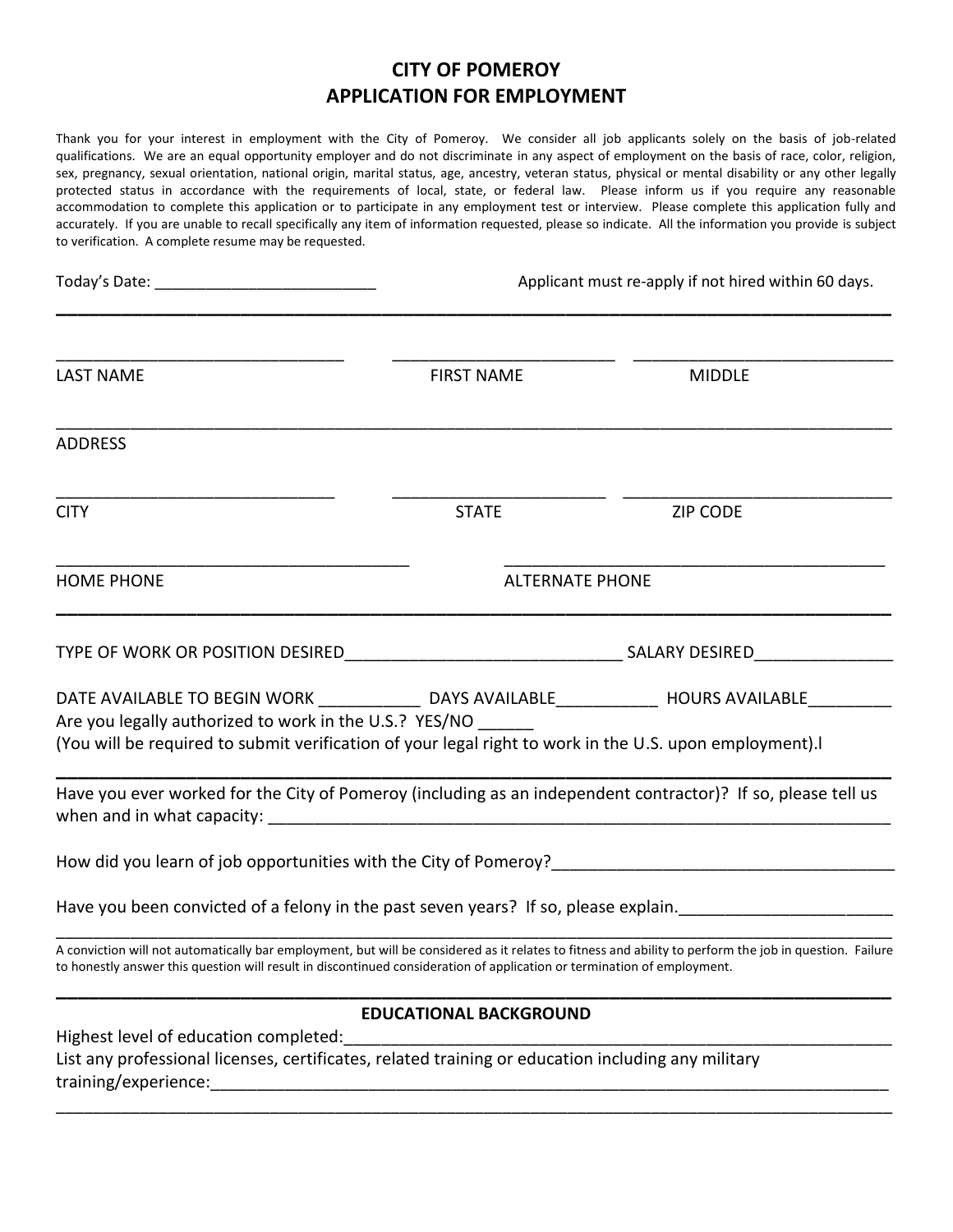## **EMPLOYMENT HISTORY**

Complete this employment history, even if you also submit a resume. Start with your most recent employment and list all jobs you have held in the past 10 years. **Begin with most recent employer. Account for all time, whether employed or not.**

| Address                                                                                                                                                                                                                        |  |  |  |  |  |
|--------------------------------------------------------------------------------------------------------------------------------------------------------------------------------------------------------------------------------|--|--|--|--|--|
|                                                                                                                                                                                                                                |  |  |  |  |  |
|                                                                                                                                                                                                                                |  |  |  |  |  |
|                                                                                                                                                                                                                                |  |  |  |  |  |
|                                                                                                                                                                                                                                |  |  |  |  |  |
|                                                                                                                                                                                                                                |  |  |  |  |  |
|                                                                                                                                                                                                                                |  |  |  |  |  |
| Address and the contract of the contract of the contract of the contract of the contract of the contract of the contract of the contract of the contract of the contract of the contract of the contract of the contract of th |  |  |  |  |  |
|                                                                                                                                                                                                                                |  |  |  |  |  |
|                                                                                                                                                                                                                                |  |  |  |  |  |
|                                                                                                                                                                                                                                |  |  |  |  |  |
|                                                                                                                                                                                                                                |  |  |  |  |  |
|                                                                                                                                                                                                                                |  |  |  |  |  |
|                                                                                                                                                                                                                                |  |  |  |  |  |
|                                                                                                                                                                                                                                |  |  |  |  |  |
|                                                                                                                                                                                                                                |  |  |  |  |  |
|                                                                                                                                                                                                                                |  |  |  |  |  |
|                                                                                                                                                                                                                                |  |  |  |  |  |
|                                                                                                                                                                                                                                |  |  |  |  |  |
|                                                                                                                                                                                                                                |  |  |  |  |  |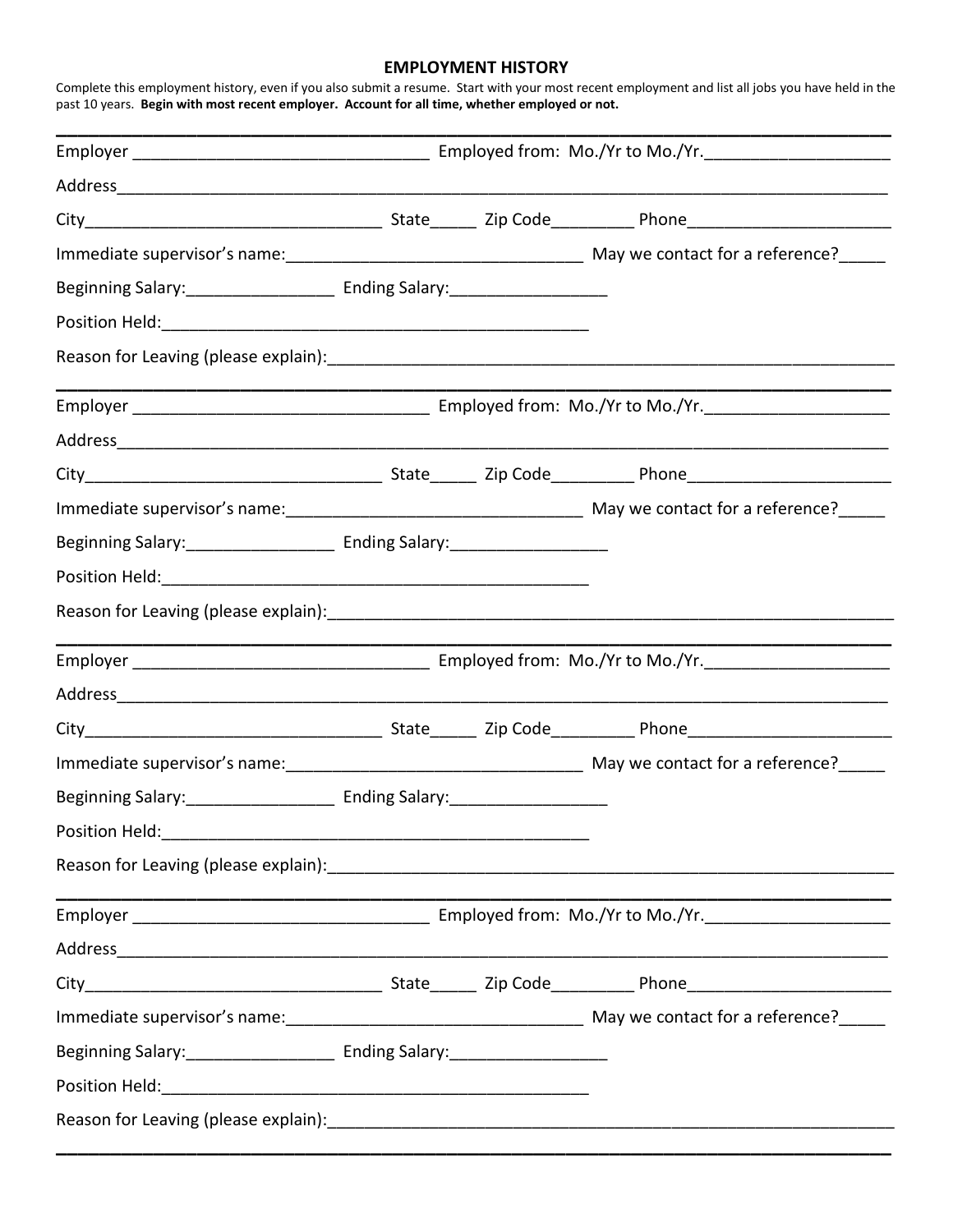## **PROFESSIONAL REFERENCES**

| have known you at least two years.                              |  |                         | List professional references that are familiar with the quality of your work, have worked directly with you, and           |
|-----------------------------------------------------------------|--|-------------------------|----------------------------------------------------------------------------------------------------------------------------|
| Name                                                            |  |                         |                                                                                                                            |
|                                                                 |  |                         |                                                                                                                            |
|                                                                 |  |                         |                                                                                                                            |
|                                                                 |  |                         |                                                                                                                            |
|                                                                 |  |                         |                                                                                                                            |
|                                                                 |  |                         |                                                                                                                            |
|                                                                 |  |                         |                                                                                                                            |
|                                                                 |  |                         |                                                                                                                            |
|                                                                 |  |                         |                                                                                                                            |
|                                                                 |  |                         |                                                                                                                            |
|                                                                 |  |                         |                                                                                                                            |
|                                                                 |  |                         |                                                                                                                            |
|                                                                 |  |                         |                                                                                                                            |
|                                                                 |  |                         |                                                                                                                            |
|                                                                 |  |                         |                                                                                                                            |
|                                                                 |  | <b>DRIVING RECORD</b>   |                                                                                                                            |
|                                                                 |  |                         |                                                                                                                            |
|                                                                 |  |                         |                                                                                                                            |
| The City of Pomeroy will also check your State driving records. |  |                         |                                                                                                                            |
| If yes, how many? $\frac{1}{2}$                                 |  |                         | Have you had any driving accidents during the past three years? YES NO (please circle your answer)                         |
|                                                                 |  |                         | Have you had any moving violations during the past three years? YES NO (please circle your answer)                         |
|                                                                 |  | <b>CRIMINAL HISTORY</b> |                                                                                                                            |
| Have you ever been convicted of a criminal offense?             |  | <b>YES</b>              | <b>NO</b><br>If your answer was YES, please give the date of the incident, sentencing information and explain the specific |
|                                                                 |  |                         |                                                                                                                            |

**If necessary, attach a separate sheet of paper for additional information regarding employment history or other information requested in this application.**